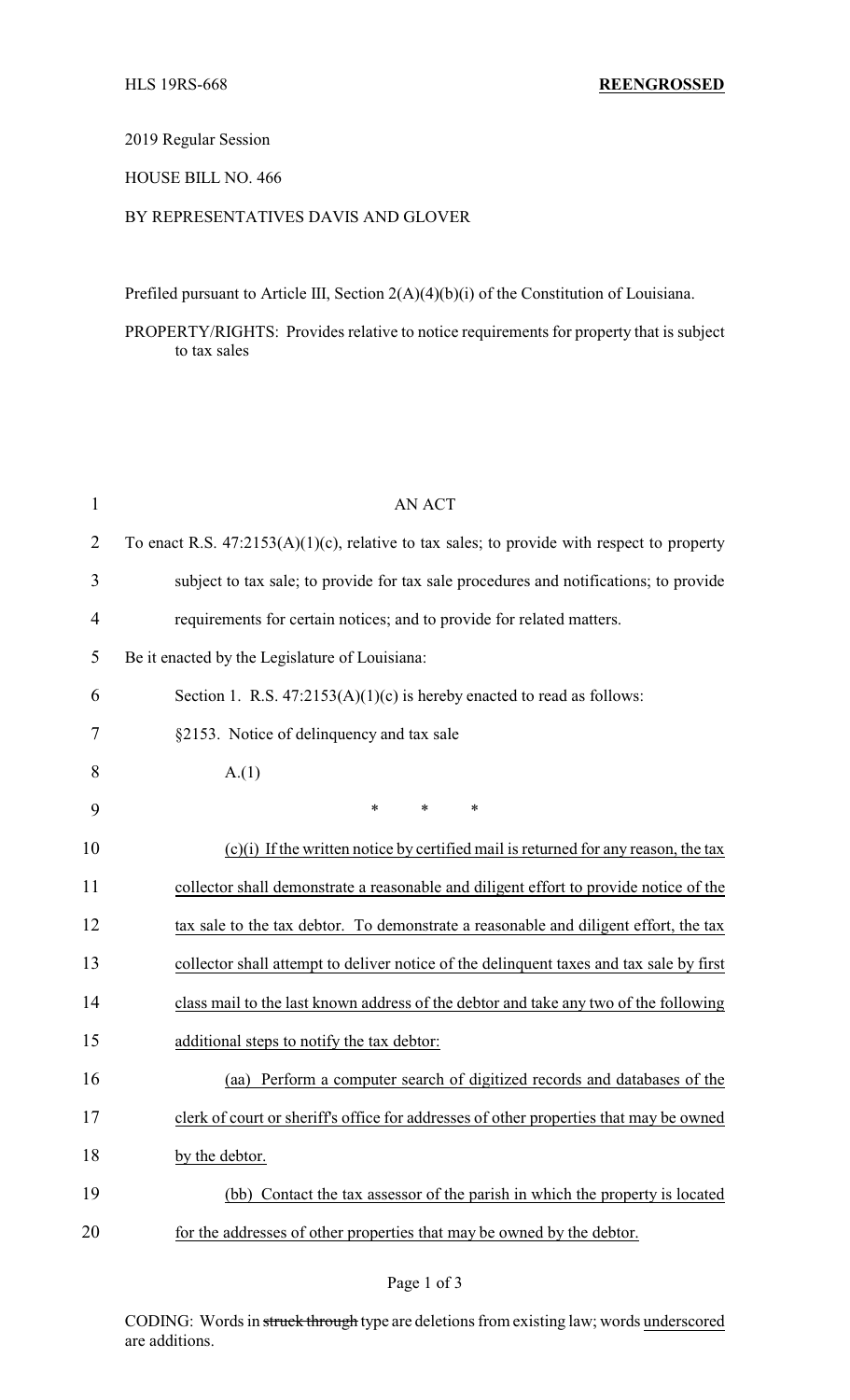| $\mathbf{1}$   | (cc) Examine the mortgage or conveyance records of the parish where the                    |
|----------------|--------------------------------------------------------------------------------------------|
| $\overline{2}$ | property is located to determine whether there are any other transactions pertaining       |
| 3              | to the property.                                                                           |
| 4              | (dd) Attempt personal or domiciliary service of the notice.                                |
| 5              | (ee) Post the notice of tax sale at the property.                                          |
| 6              | The notice of the tax sale shall be sent by certified mail or commercial<br>(ii)           |
| 7              | courier to all addresses discovered through the steps set forth in this Subparagraph.      |
| 8              | The tax collector may recover all reasonable and customary costs actually incurred         |
| 9              | in complying with these steps.                                                             |
| 10             | Failure of the debtor to receive actual notice of the tax sale shall not<br>(iii)          |
| 11             | affect the validity of the tax sale when the tax collector demonstrates a reasonable       |
| 12             | and diligent effort to provide notice of the tax sale as set forth in this Subsection. If  |
| 13             | the debtor is deceased, the notice of tax sale and the reasonable and diligent effort      |
| 14             | to provide notice of the tax sale shall be sufficient if to the succession representative, |
| 15             | if applicable, or to a curator as provided by law.                                         |
| 16             | $\ast$<br>*<br>*                                                                           |
|                |                                                                                            |

# DIGEST

The digest printed below was prepared by House Legislative Services. It constitutes no part of the legislative instrument. The keyword, one-liner, abstract, and digest do not constitute part of the law or proof or indicia of legislative intent. [R.S. 1:13(B) and 24:177(E)]

| HB 466 Reengrossed | 2019 Regular Session | Davis |
|--------------------|----------------------|-------|
|                    |                      |       |

**Abstract:** Requires a tax collector to demonstrate a reasonable and diligent effort to provide a debtor with notice of tax sale when the debtor has not received actual notice.

Present law provides that the sale of property for nonpayment of taxes is an action that affects a property right protected by the Fourteenth Amendment of the U.S. Constitution and the state constitution.

Present law requires a tax collector to give a debtor notice by mail or other means to ensure the debtor has been notified of the tax delinquency and tax sale prior to the tax sale. Further requires that when a debtor does not receive actual notice of the tax sale, the tax collector must attempt to provide notice to the debtor prior to the tax sale.

Proposed law retains present law and requires a tax collector to demonstrate a reasonable and diligent effort to provide notice of the tax sale by attempting to deliver the notice by first class mail to the last known address of the debtor and that the tax collector take any two of the following additional steps to notify the debtor:

### Page 2 of 3